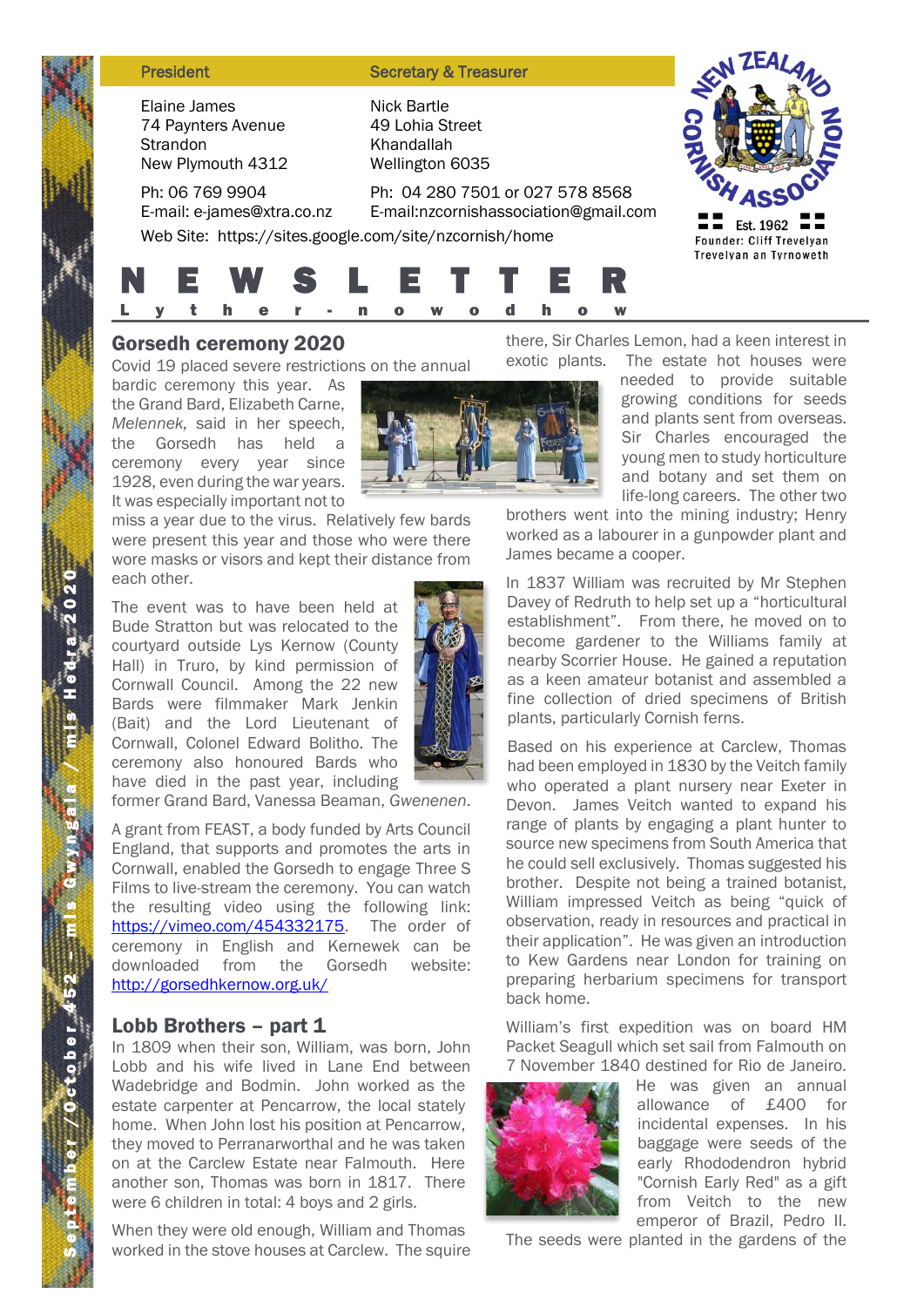Imperial Palace at Petrópolis where they are still growing today. The first shipment of specimens back to Devon arrived in March 1841 including orchids, begonias, alstromerias, a red salvia, a

pink mandevilla and a small hindsia shrub that became popular in Victorian greenhouses. It was a good start, but his second consignment two months later arrived in poor condition and none of the plants survived. The next year William sent back 5 cases of plants. seeds and dried specimens from Argentina. He continued his journeys but the crossing of the high Andes through extremely cold temperatures into Chile took its toll and laid William

low for a while. His goal was to find *Araucaria Araucana* more commonly known as the monkey puzzle tree. It wasn't completely new to England – specimens were growing at Kew – but Veitch wanted bulk supplies to cultivate on a commercial scale. His hunt was successful and, demonstrating typically Cornish resourcefulness, William shot down cones from the trees while his porters gathered them from the ground. He managed to send sacksful back home and Veitch was able to start selling seedlings in 1843 at £10 per 100. William did not share in any of the profits earned. He did, however, send packages of seeds to Carclew and Scorrier where they grew a plantation of monkey puzzle trees.

William moved on to Peru, Ecuador and Panama and continued to supply a wide selection of novel plants including varieties of calandrinia, calceolaria and passionflower. He had accumulated another four cases of material but was required to seek quarantine on Puna Island to avoid an outbreak of yellow fever in Ecuador. The delay in despatch resulted in the consignment being ruined. Veitch wanted the shipment

replaced. Despite being exhausted from his travels and repeated attacks of ill health (he had contracted dysentery in Panama), Lobb returned to the interior of Peru for a further four months, finally arriving back in England in May 1844 with yet more plants and seeds.

In 1845 William went back to South America and toured through Brazil, Argentina and Chile as far south as Tierra del Fuego. This trip was specifically

to collect hardy and semi-hardy trees and shrubs. His despatches back to the Veitch business were as extensive and successful as before. The most noteworthy catch was a berberis that had been discovered by Charles Darwin on his voyage on HMS Beagle. The Gardeners'

2



Darwin's berberis

Chronicle claimed that "the introduction of this single species would be enough to earn the gratitude of the whole gardening world".

The following year William was sent abroad

again. This time, in cooler climates, he visited North America on search of conifers and hardy shrubs. He arrived at San Francisco at the height of the gold rush then travelled south into the Monterey area. He collected samples of many species of pine including, as you would expect, the Monterey Pine. In the autumn of 1851, he moved north and continued returning stock of several species of pine trees such as

the California redwood. After 2 years he returned to San Francisco where he met the California Academy of Science and was introduced to a hunter called Augustus T. Dowd who told him a story of stumbling over a grove of "big trees" while chasing a bear. With typical enthusiasm William set off immediately to the Calveras Grove and was astonished to find monstrous trees, recording in his notebook "From 80 to 90 trees exist all within circuit of a mile, from 250ft. to 320ft. in height, 10–12ft. in diameter." He gathered as many seeds, cones, saplings and vegetative shoots as he could transport. Veitch was able to propagate them and they became a popular commercial success. The previously unknown species was

eventually named sequoiadendron gigantium (Giant Redwood) but in the UK was given the common name of Wellingtonia after the 1<sup>st</sup> Duke of Wellington. Lobb returned to England in 1853 but had little respite from his gruelling travels and was sent off again in '84 to California on another three-year contract.

This time he did not return. His health failed and communication

with him declined. Although he sent some samples to private collectors, few, if any, went to Veitch. On 3 May 1864, Lobb died forgotten and alone in San Francisco. The cause of death was recorded as "paralysis" but was probably as a result of syphilis contracted during extracurricular activities at some point in his various travels. He had no mourners and was buried in a public plot.

#### Lobb plants in NZ

Various plants collected by the Lobb Brothers have made their way to NZ given their popularity in British gardens and can be found the length and breadth of the country. The Monkey Puzzle is related to kauri but,

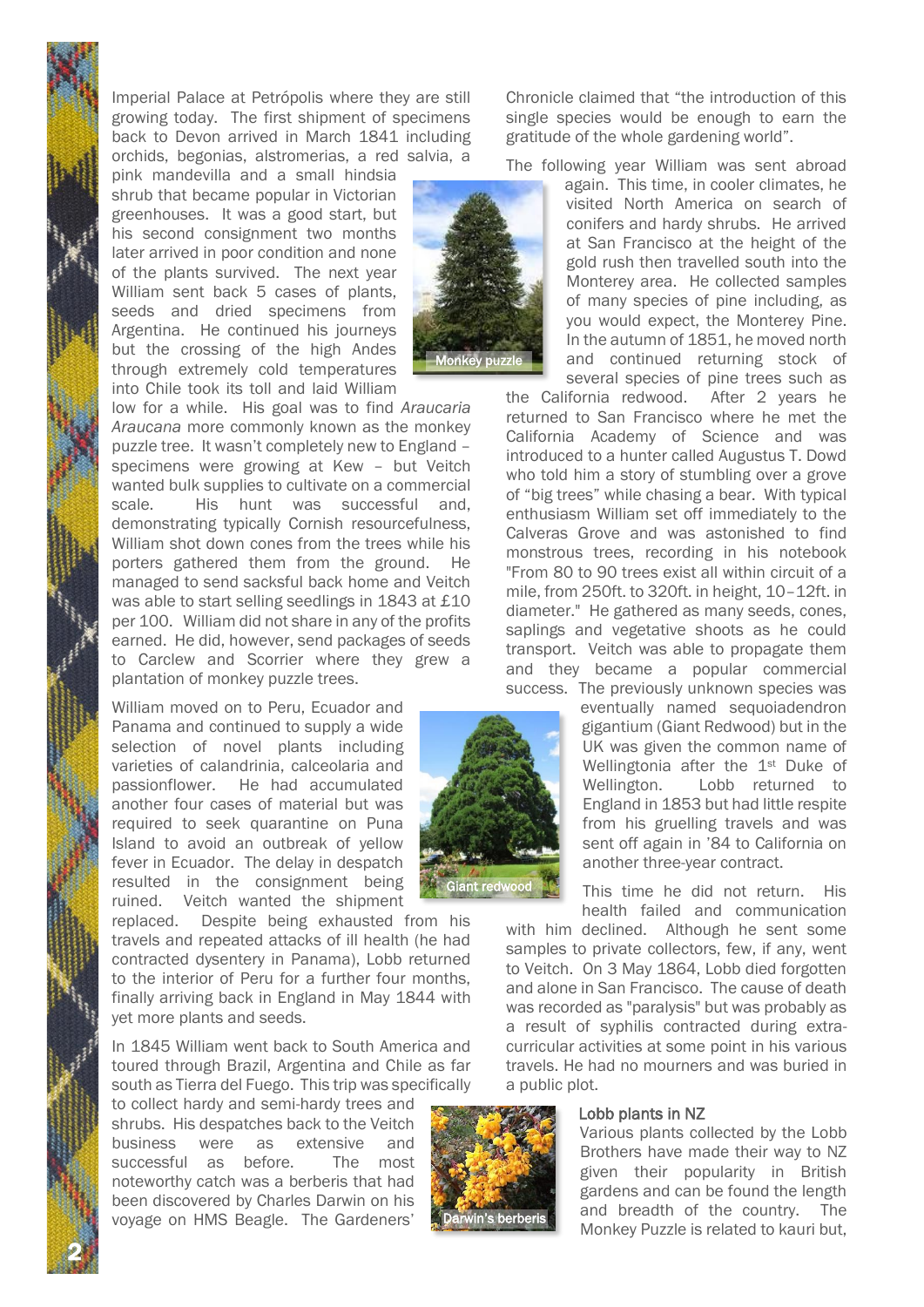coming from the high Andes, is suited to colder climates. On the NZ Tree Register there is a grand specimen listed at Waihopi just outside Invercargill. A giant redwood grows near Reefton hospital. Pitcher plants can be seen in Pukekura Park fernery in New Plymouth (and your local garden centre). Vireya rhododendrons are increasingly popular as bedding plants.

Not all Lobb plants are welcome. Weedbusters, who run a programme to educate about, control and irradicate weeds from NZ, has listed berberis darwinii (Darwin's Berberis) as an invasive weed. I was surprised to find it growing prolifically on the route up Mount Kaukau near my home, its bright orange flowers and dark green foliage blending well with the surrounding gorse, another introduced scourge.

There will be more about the Lobb brothers in the next newsletter.

## Cornwall Monopoly

Searching for a Christmas present with a difference? A Cornwall edition of Monopoly is being made by 'Winning Moves Games'. Each of the squares has a Cornish place

name. For instance The Eden Project and St Michael's Mount, Cornwall's two main tourist attractions, replace Mayfair and Park Lane as the premium blue properties. The utilities include Newquay airport and St Ives station.

You can buy the game for £29.99 from the The Cornish Store at 11 Arwenack Street, Falmouth TR11 3JA, Cornwall, UK or through their website – [www.thecornishstore.co.uk.](http://www.thecornishstore.co.uk/)

Although the concept is appealing, some reviewers were critical of the quality of the making which includes a thin playing board and plastic pieces, saying things like "They don't make Monopoly like they used to".

# Contributions sought…

The Association has been approached by three artistic projects seeking contributions from members in NZ.

## Agan Kernow Project

3

The Cornish Association of Victoria is compiling a book of Cornish anecdotes and stories that they are calling the Agan Kernow Project (Our Cornwall). Ken Peak, president of CAV, has been in contact saying "We are seeking vignettes and short stories about Cornish ancestors and/or stories about trips to Cornwall. We plan to publish these in book form as the outcome of this

international project. The project will remain open until the end of 2020, depending on the response.

"They don't have to be long stories; a page or two will suffice. We have developed a series of questions to help you make a start. These documents are a helpful place to begin and are posted at: [http://www.cornishvic.org.au/.](http://www.cornishvic.org.au/) Your stories don't even have to be typed – just send us what you have and we will gladly edit them."

If you would like to contribute and share your story, contact Ken at 15 Shorthorn Crescent, Doreen, VIC, Australia 3754 email: [pkicons29@bigpond.com](mailto:pkicons29@bigpond.com)

phone: 0061 400 309 469

As Ken pointed out, the project is open until the end of the year, so please submit your drafts as soon as possible.

#### Mining history

Wellington artist and lecturer in photography at Massey University, Caroline McQuarrie, is working on an exhibition about Cornish settlers who came to work as miners in New Zealand in the 19th century and she needs your help.

During a residency at Plymouth University she photographed abandoned mining sites in Cornwall. On returning home she photographed similar sites in New Zealand. Along with her photographs Caroline is making embroideries from photos of the settlers and she would love to hear from anyone who has old family photos from mining areas such as Otago, the West Coast region, the Waihi area or Kawau Island. She would be happy to provide you with high resolution scans of your photos in return for





er Esther posing<br>re.circa.1927. vr.

using the images. She is particularly interested in photos that show signs of everyday life, as she intends to highlight these details in the embroideries. The original photographs won't be used and will be returned to you. People won't be recognisable in the final embroideries. Included here is an example of an embroidery she has made from one supplied by Wellington member, Elaine Bolitho. If you would like to learn more, share your photos, or simply be notified when the exhibition happens, please email Caroline: